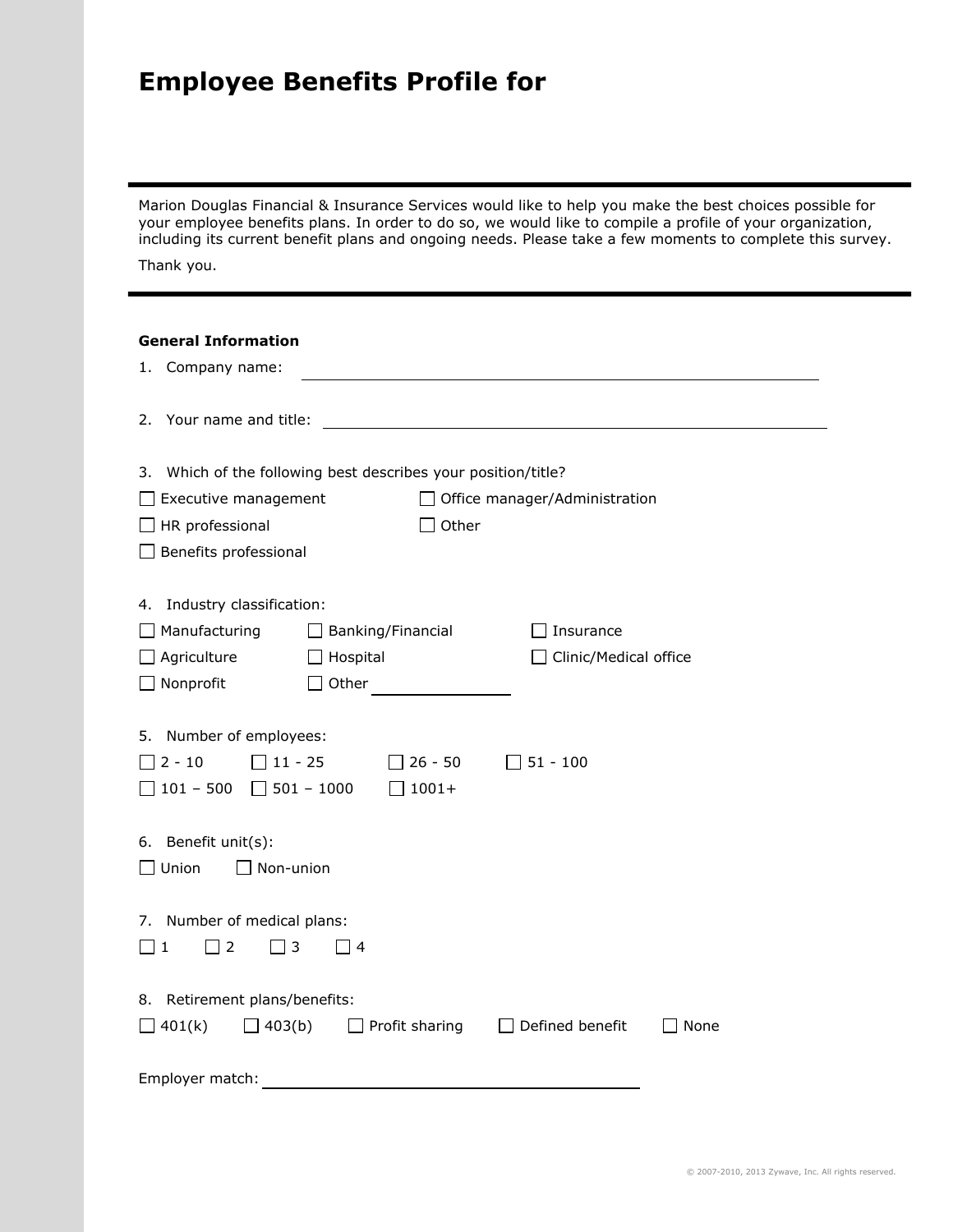| 9. Administrative plans:<br>Section 125 Premium Only<br>□ Section 125 □ Full Cafeteria Plan<br>$\Box$ HIPAA<br><b>COBRA</b><br>$\Box$ FMLA                                                                                                                                                                                                                |
|-----------------------------------------------------------------------------------------------------------------------------------------------------------------------------------------------------------------------------------------------------------------------------------------------------------------------------------------------------------|
| 10. Probationary period for benefits eligibility:<br>$\Box$ 2 months<br>$\Box$ None<br>$\Box$ 1 month<br>$\Box$ 3 months<br>$\Box$ 4+ months                                                                                                                                                                                                              |
| <b>Medical Plan Information</b>                                                                                                                                                                                                                                                                                                                           |
| 1. Do employees contribute toward the medical plan premium?<br>$\Box$ No<br>$\square$ Yes                                                                                                                                                                                                                                                                 |
| If yes, what percentage? ______% Single ______ % Family                                                                                                                                                                                                                                                                                                   |
| 2. Type of financial arrangement:<br>$\Box$ Fully insured<br>$\Box$ Partially self-insured<br>$\Box$ Self-insured                                                                                                                                                                                                                                         |
| 3. Type of medical plan(s):<br>$\Box$ HRA<br>$\Box$ Traditional<br>$\Box$ HMO<br>$\Box$ HSA<br>Other                                                                                                                                                                                                                                                      |
| 4. Do you offer a Health Savings Account (HSA)?<br>$\Box$ No<br>$\square$ Yes                                                                                                                                                                                                                                                                             |
| 5. Do you offer a Health Reimbursement Arrangement (HRA)?<br>$\Box$ No<br>$\Box$ Yes                                                                                                                                                                                                                                                                      |
| 6. Single deductible, in-network:<br>$\Box$ \$100 - \$250 $\Box$ \$251 - \$750 $\Box$ \$751 - \$1,500<br>$\perp$                                                                                                                                                                                                                                          |
| 7. Single deductible, out-of-network:<br>□ \$100 - \$250<br>$\Box$ \$251 - \$750 $\Box$ \$751 - \$1,500<br>Other and the control of the control of the control of the control of the control of the control of the control of the control of the control of the control of the control of the control of the control of the control of th<br>$\mathbf{L}$ |
| 8. In-network office visit copayment:<br>$\Box$ \$5 - 10 $\Box$ \$11 - 25 $\Box$ Other<br>$\Box$ None                                                                                                                                                                                                                                                     |
| 9. In-network coinsurance:<br>100%<br>90%<br>80%<br>$\Box$ Other                                                                                                                                                                                                                                                                                          |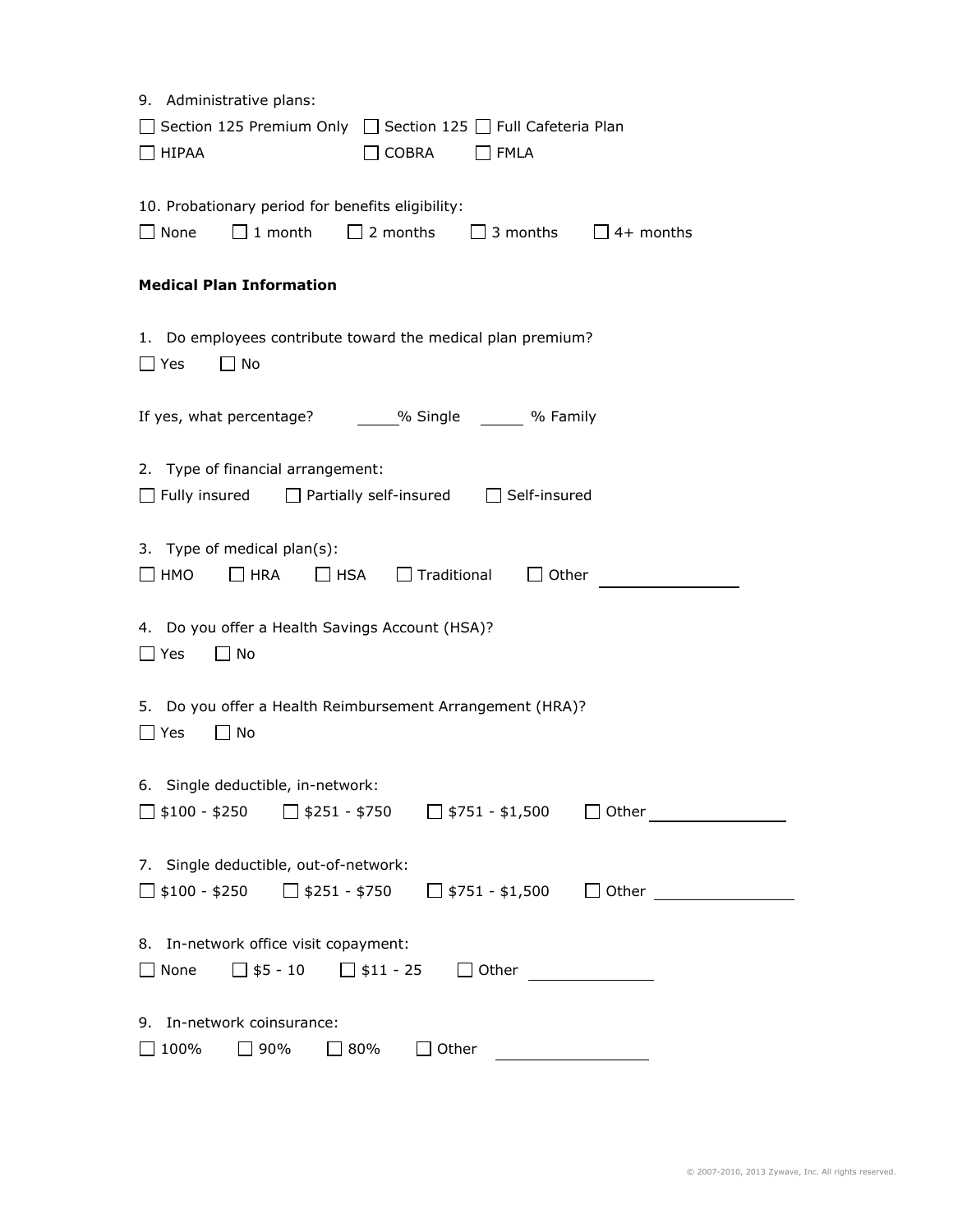| 10. Out-of-network coinsurance:                                                                                          |
|--------------------------------------------------------------------------------------------------------------------------|
| 100%<br>$\Box$ 90%<br>$\Box$ 80%<br>Other                                                                                |
|                                                                                                                          |
| 11. Prescription drug card:                                                                                              |
| No<br>$\Box$ Yes<br>$\mathbf{I}$                                                                                         |
|                                                                                                                          |
| If yes, what is the generic drug copayment?                                                                              |
| $\Box$ \$15<br>∐ \$5<br>\$10<br>$$16+$                                                                                   |
|                                                                                                                          |
|                                                                                                                          |
| If yes, what is the <b>brand name</b> drug copayment?                                                                    |
| $\Box$ \$10<br>$\Box$ \$20<br>$\Box$ \$25<br>$\Box$ \$26+                                                                |
|                                                                                                                          |
| 12. Do you anticipate the amount you spend on your group medical plan to increase or decrease for the<br>next plan year? |
| Increase<br>Decrease                                                                                                     |
|                                                                                                                          |
| If you think your plan cost will increase, what do you think the percent increase will be?                               |
| $0 - 5%$<br>$\Box$ 6% - 10%<br>$\Box$ 11% - 20%<br>$21% +$                                                               |
|                                                                                                                          |
| 13. What is your organization's major consideration(s) when choosing a medical plan?                                     |
|                                                                                                                          |
| Level of benefits<br>Financial stability                                                                                 |
| Funding arrangement<br>$\Box$ Provider access                                                                            |
| Competitive with other local employers' plans<br>Cost                                                                    |
| Other (list below):                                                                                                      |
|                                                                                                                          |
|                                                                                                                          |
|                                                                                                                          |
| <b>Other Benefit Plan Information</b>                                                                                    |
|                                                                                                                          |
| Do you offer group life insurance?<br>1.                                                                                 |
| $\Box$ No<br>__ Yes                                                                                                      |
|                                                                                                                          |
| If yes, what amount?                                                                                                     |
|                                                                                                                          |
| 2. Do you offer employee-paid benefits?                                                                                  |
| $\Box$ No<br>$\Box$ Yes                                                                                                  |
|                                                                                                                          |
| 3. Do you offer employee-paid voluntary life insurance?                                                                  |
|                                                                                                                          |
| No<br>_l Yes                                                                                                             |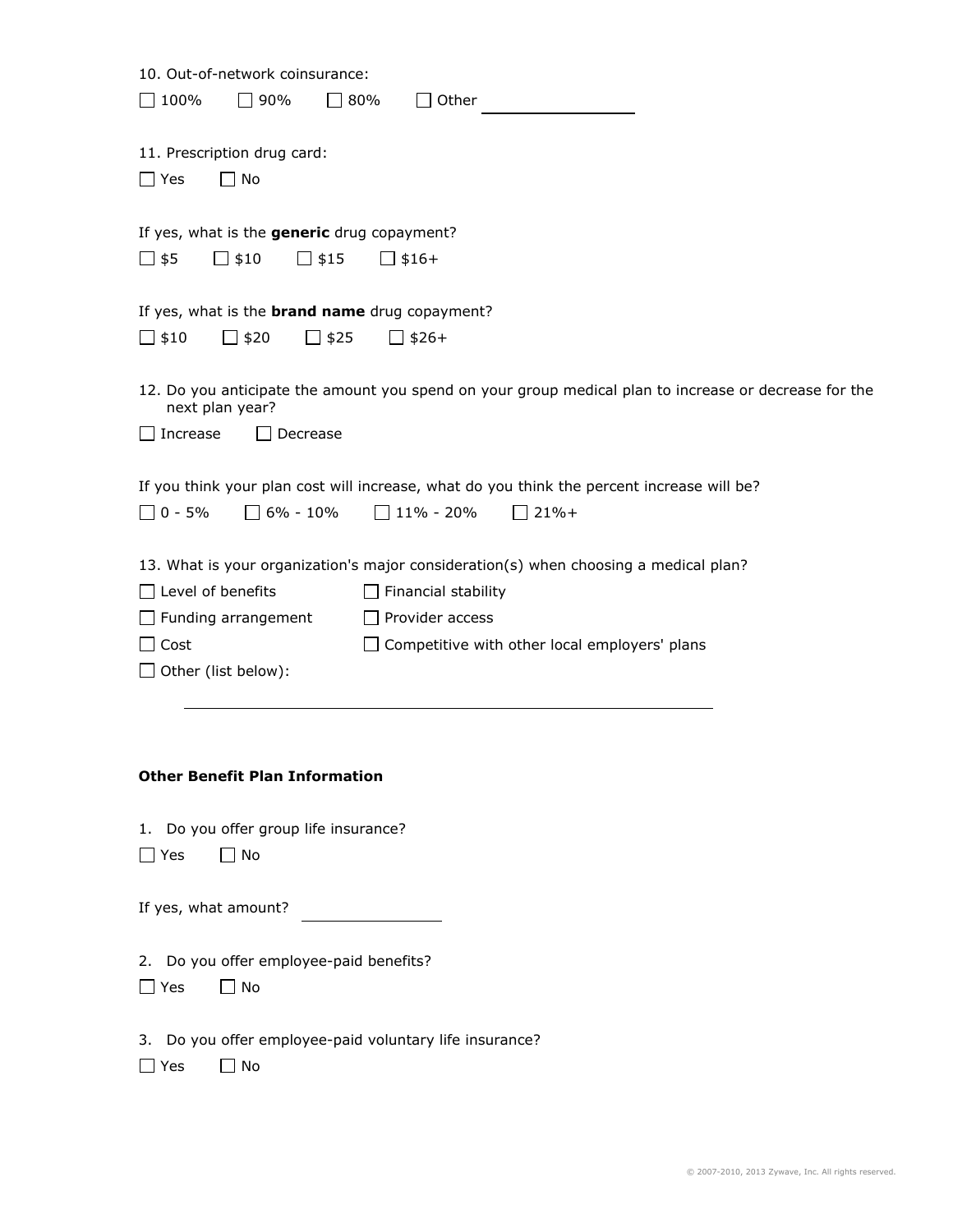|  |  |  |  |  | 4. Do you offer a dental plan? |  |
|--|--|--|--|--|--------------------------------|--|
|--|--|--|--|--|--------------------------------|--|

| l l Yes<br>l I No |
|-------------------|
|-------------------|

If yes:

| $\Box$ Employer-paid | $\Box$ Employee-paid |
|----------------------|----------------------|
|                      |                      |

5. Do you offer a vision plan?

|  |  | N٥ |
|--|--|----|
|--|--|----|

If yes:

□ Employer-paid □ Employee-paid

6. Do you offer short-term disability?

| AC | N٥ |
|----|----|
|----|----|

7. Do you offer long-term disability?

| ے ۔ | N٥ |
|-----|----|
|-----|----|

## **Other Benefits Services Information**

8. Do you currently use the services of an insurance agent or broker?

| 7۵۲) | N٥ |
|------|----|
|      |    |

If yes, who is your current agent/broker?

9. Number of years with your current agent/broker:

| $\Box$ 0 - 5 | $\Box$ 6 - 10 | $\Box$ 11+ |
|--------------|---------------|------------|
|              |               |            |

10. Do you receive information via email from your current insurance carrier(s) or agent?

□ Yes □ No

11. Do your employees have access to the internet at work?

 $\Box$  Yes  $\Box$  No